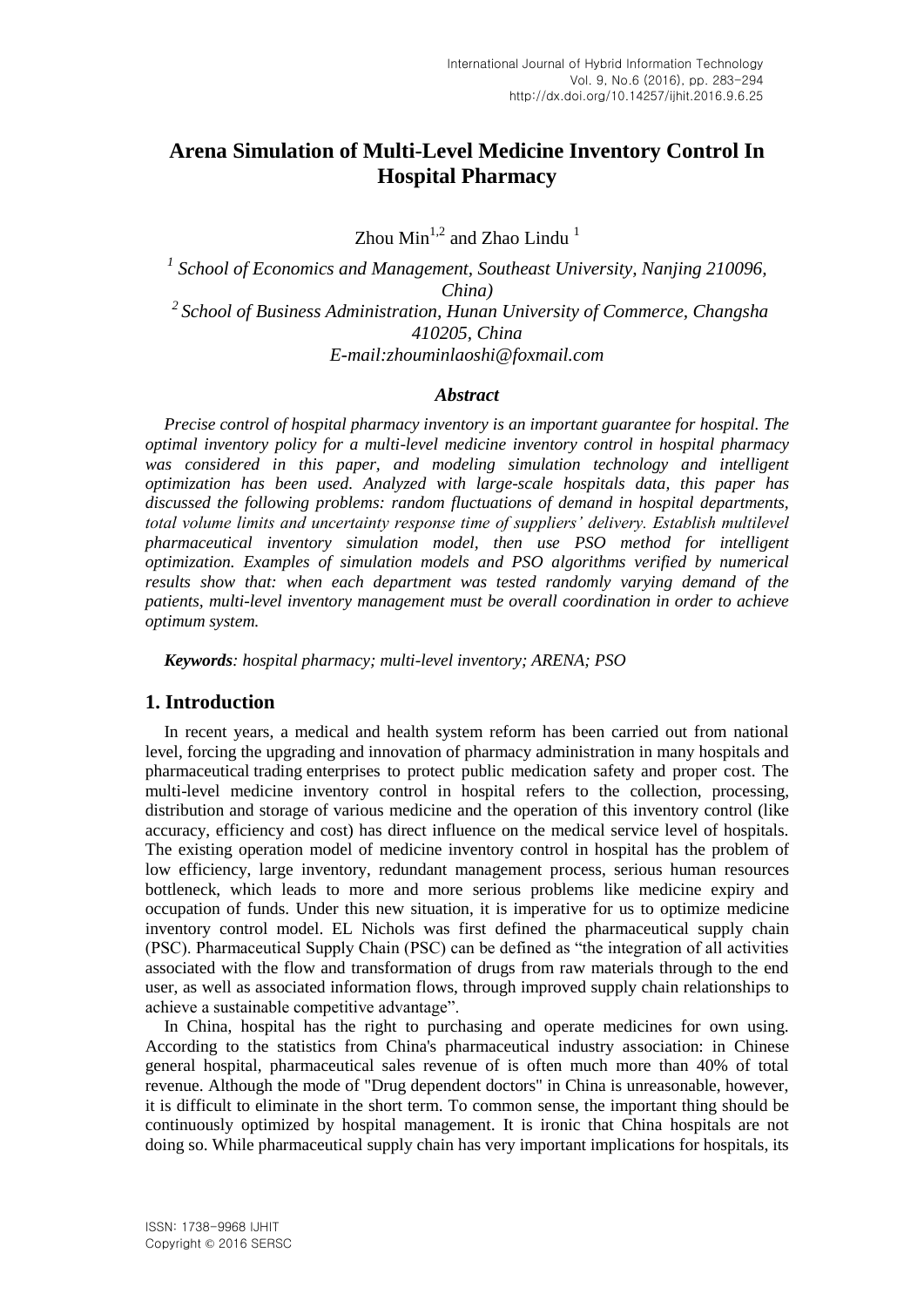efficiency is very low. Due to the long opaque management and operation, resulting in the hospital's pharmaceutical supply chain structure is very complicated.

The research of medicine inventory control in hospital by scholars home and abroad is limited in the aspects of bottleneck analysis of medicine inventory control, medicine inventory control under the condition of deterministic demand and optimization of medicine storage condition, like adopting modified ABC analysis method to determine medicine classification; adopting periodic and quantitative ordering method to control the level of inventory; rationally setting upper and lower limit of medicine inventory. This kind of research generally puts forward countermeasures against the control problems encountered in practice and thus it is reality-oriented. However, the research is lacking in theoretical depth and the results don't have generality. Fruitful achievements have been gained since the proposal of multi-level medicine inventory control. Speaking from research technical route, there are mainly two types of routes: one is analytical method. In this method, analysis is conducted by adopting mathematical modeling and relative analytical tools, mainly divided into consecutive requirement model and discrete requirement model; the second is simulation method. Considering problems existing in mathematical modeling applying analytical method, like big difficulty, too many assumed conditions, difficulty in finding solution, it is very hard to implement. Simulation method carries out simulation of real situation by using relative software and then draws the conclusion of system operation. That is to say, it can complete the analysis process without conducting complex system modeling. However, the simulation method still has the problems of inaccurate simulation modeling, unstable operation results and difficulty in finding optimization. This paper establishes simulation modeling making use of Arena and applies PSO method to optimize medicine inventory decision, which gives consideration to the characteristics of simulation efficiency and optimization intelligence and has referential significance for future study.

# **2. Problem Description and Mathematical Modeling**

## **2.1. Problem Description**

The multi-level medicine inventory control system in hospital is made up of several drug dealers (distributors) S, a hospital level drug storehouse PDC, several division pharmacies DC, several departments W and several patients P. Each department needs to satisfy the random drug demand of different patients: based on medical order, the head nurse collects the demand for conventional drug of each patient (the third grade drug storeroom of each department is equipped with first-aid medicine, which adopts cardinal number of drug control model and will not be discussed in this paper). Every morning, each department sends the demand order to the division pharmacy DC that they belong to and the division pharmacy DC directly delivers the drug to the department after picking. When there is unbalance between supply and demand in the division pharmacy DC, it will send replenishment requirement to hospital level drug storehouse PDC; delivery will be arranged considering the work load and operational ability of PDC. The hospital level drug storehouse PDC sends order request to the upstream drug supplier and receives the delivery of supplier. The multi-level medicine inventory control system in hospital is shown in Figure 1.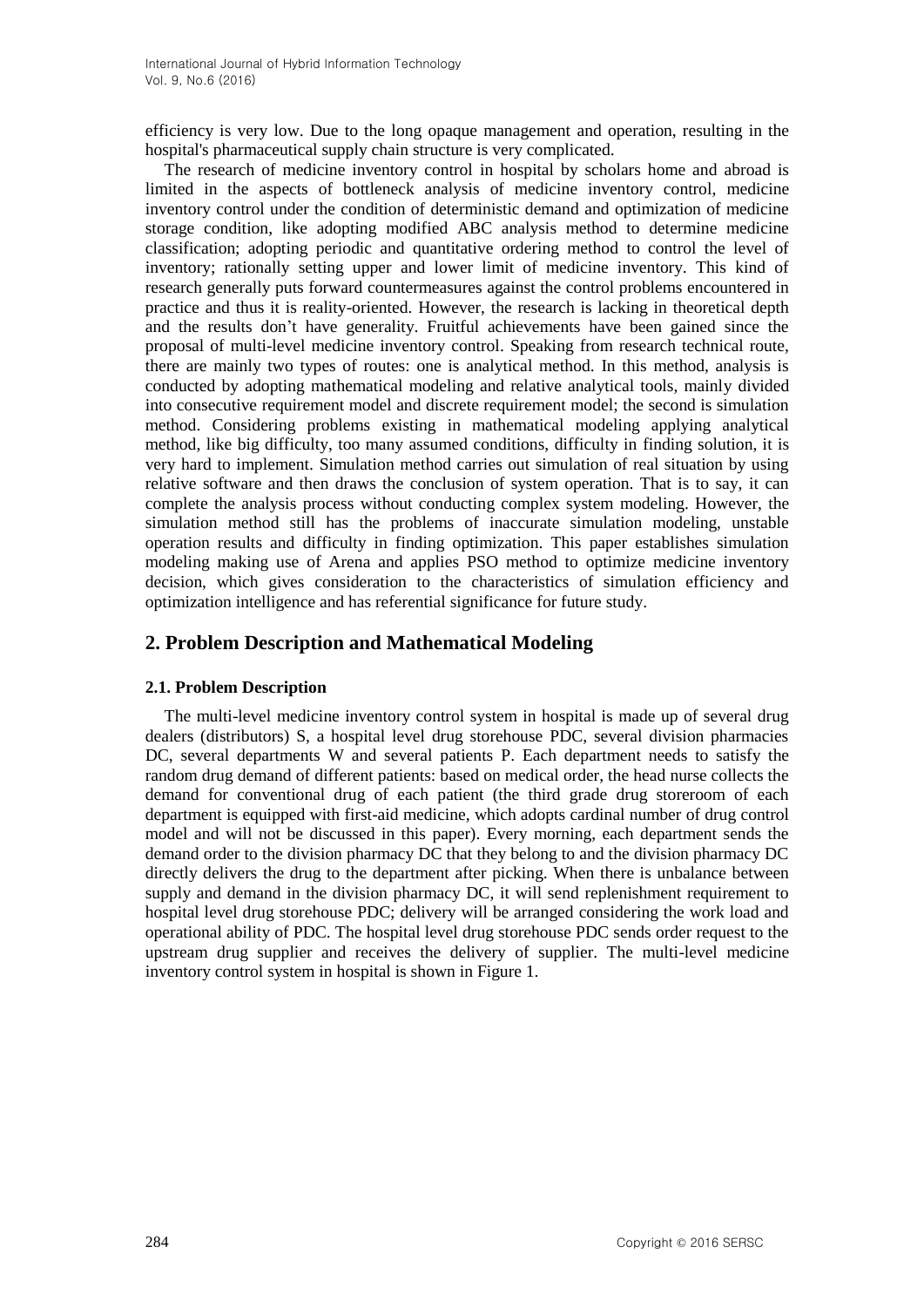

#### **Figure 1. Structure of Multi-Level Medicine Inventory Control System**

#### **2.2. Model Assumption**

To preserve generality and typicality, we make the following critical assumptions:

(1) No allowance of stock out in the system;

(2) To simplify the difficulty of modeling, we shall combine similar demands of patients and abstract as several typical distributions;

(3) Mutual independence between the drug demand of each patient and department;

(4) Each order demand can be satisfied by one supplier or several suppliers;

(5) Combine the drug as single kind of drug according to the demand conditions and delivery scale;

(6) Assume that the delivery center can deliver the drug after receiving the order demand of each division pharmacy and the time of delivery is consistent.

#### **2.3. Symbolic Meaning**

 $S_i$  represents the *i* th drug supplier,  $i=1,2,3\cdots$ *m*; PDC represents the distribution center of hospital drug;  $DC_i$  represents the *j* division pharmacy,  $j=1,2,3\cdots n$ ;  $W_{ik}$  represents the *k* department served by the *j* division storeroom,  $j=1,2,\ldots,n$  ;  $k=1,2,\ldots,n$ ;  $P_{ikl}$  represents the *l* patient in the *jk* department,  $l=1,2, \ldots, 0_{jk}$ .

Let  $RQP_{ikl}(t)$  represents the drug demand of the *jkl* patient at the end of *t* period;  $RQW_{ik}(t)$  represents the drug demand of *jk* department at the end of t period,  $RQ_i(t)$  is the total amount of drug demand in all service departments of j division pharmacies at the end of  $t$  period,  $RQ(t)$  represents the total amount of drug demand of all patients in hospital at the end of t period. Let  $IQ_i(t)$  represents the drug inventory of the *j* division at the end of *t* period,  $OQ_i(t)$  represents the order quantity of the *j* division at the end of *t* period, TOQ $(t)$  represents the total order quantity received by PDC at the end of  $t$  period. Let  $IQ_{PDC}(t)$  represents the inventory of PDC at the end of *t* period,  $\overline{IQ_{\text{ndc}}(t)}$  represents the average inventory of PDC during  $t$  period;  $TRO(t)$  represents the total demand of patients at  $t$ moment,  $EOQ_{PDC}(t)$  represents the emergency order quantity of PDC at the end of *t* moment,  $NOQ_{PDC}(t)$  represents the conventional order quantity of PDC at *t* moment. Let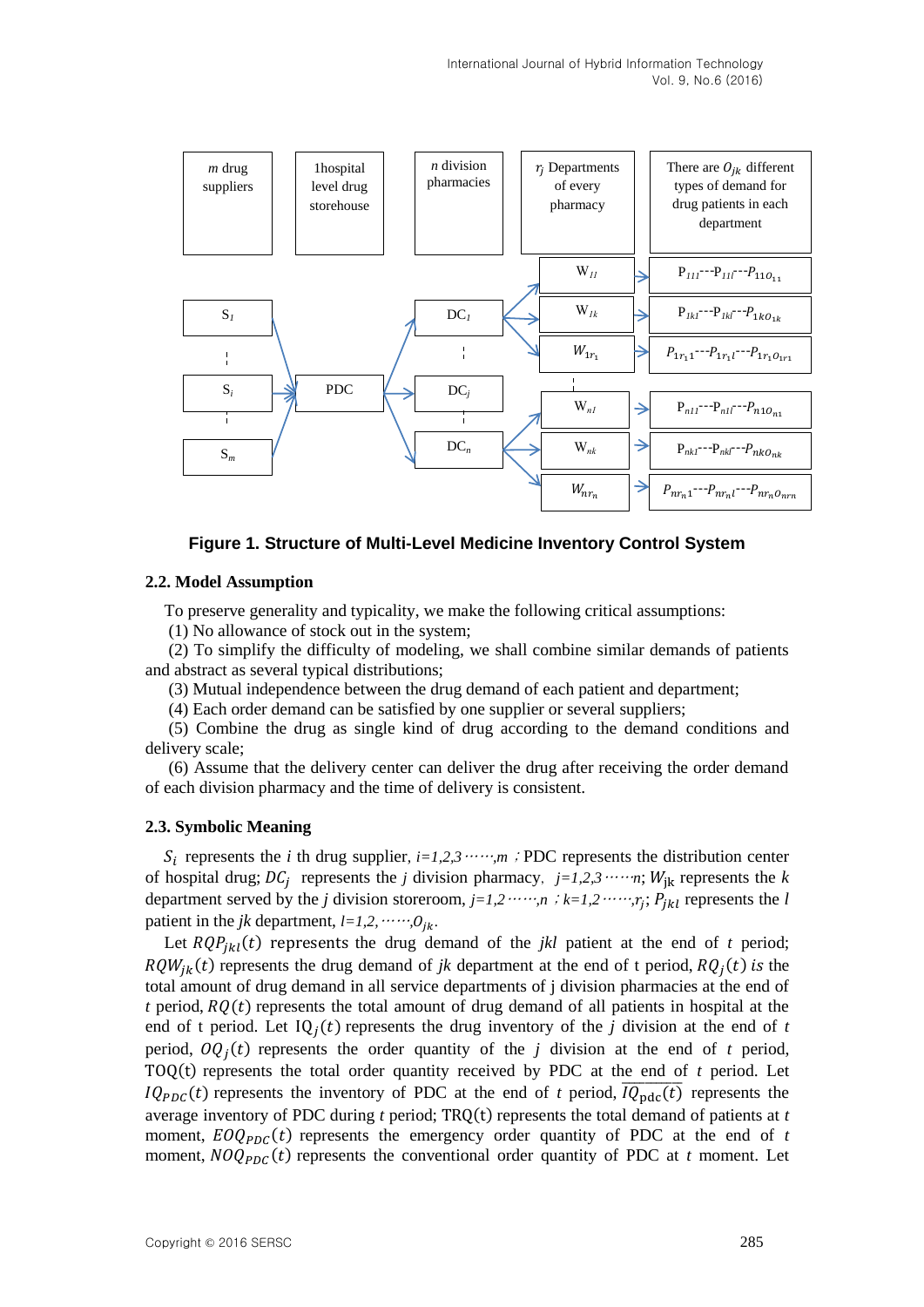$N_E$  represents the frequency of emergency ordering by the PDC,  $N_N$  represents the frequency of conventional ordering by the PDC.

The cost of medicine inventory control in hospital is made up of three parts: the order distribution of each link, ordering cost and inventory holding cost. The meaning of relative symbols in objective functions is as follow:

(1) Inventory cost related to the PDC:  $C_{1E}$  represents the unit delivery cost generated by PDC emergency ordering (Yuan/Unit),  $C_{1N}$  represents the unit delivery cost generated by PDC conventional ordering (Yuan/Unit);  $C_{2E}$  represents the single emergency ordering cost of PDC (Yuan/Unit),  $C_{2N}$  represents the single conventional ordering cost of PDC (Yuan/Unit);  $C_3$  represents the unit drug inventory holding cost (Yuan/Unit).  $DCE_{pdc}$ represents the PDC delivery cost of emergency ordering,  $DCN_{ndc}$  represents the PDC delivery cost of conventional ordering;  $OCE_{pdc}$  represents the PDC emergency ordering cost,  $OCN_{pdc}$  represents the PDC conventional ordering cost;  $IC_{pdc}$  represents the PDC inventory holding cost.

(2) The inventory cost related to each division pharmacy:  $C_4$  represents the unit delivery cost generated by ordering of each division pharmacy (Yuan/Unit),  $C_5$  represents the single ordering cost of each division pharmacy (Yuan/Time),  $C_6$  represents the unit drug inventory holding cost of each division pharmacy (Yuan/Unit. year).  $DC_i$  is represents the ordering delivery cost of the pharmacy in j division,  $OC<sub>i</sub>$  represents the ordering cost of the j division pharmacy,  $IC<sub>i</sub>$  represents the inventory holding cost of the j division pharmacy.  $TC$  represents the annual total cost of hospital drug inventory management.

#### **2.4. Basic Relation**

The total drug demand of all patients equals to the drug demand of the department and total drug demand of all departments equals to the drug demand of the division pharmacy, which satisfy:

$$
RQ_{jk}(t) = \sum_{l=1}^{O_{jk}} RQ_{jkl}(t)
$$
 (1)

$$
RQ_j(t) = \sum_{k=1}^{r_j} RQ_{jk}(t)
$$
 (2)

$$
RQ(t) = \sum_{j=1}^{n} RQ_j(t) = \sum_{j=1}^{n} \sum_{k=1}^{r_j} \sum_{l=1}^{Q_{jk}} RQ_{jkl}(t)
$$
(3)

$$
IQj(t+1) = IQj(t) - RQj(t)
$$
 (4)

Considering there can be no allowance of stock out in division pharmacy DC, which is  $IQ_i(t) > 0$ . Therefore, the medicine inventory control model of division pharmacy DC is (SS, QMAX) : Check the inventory level of every division pharmacy on a regular basis (like 1d). When the inventory level is below the security cordon  $SS_i$ , system will send ordering command and replenish the drug to  $QMAX_i(t)$ . Let  $U_i(t)$  represents whether the j th division pharmacy has made the ordering demand or not at the end of moment t, then we have:

$$
U_j(t) = \begin{cases} 1 & IQ_j(t) \le SS_{(j)} & \text{Need order} \\ 0 & IQ_j(t) > SS_{(j)} & \text{Don't need order} \end{cases}
$$
(5)

The delivery times of PDC at the end of moment t:  $DN_{(t)} = \sum_{j=1}^{n} U_j(t)$ , the delivery quantity of PDC:  $DQ(t) = QMAX_i(t) - IQ_i(t)$ , after the delivery, the inventory level restores to the maximum level of division pharmacy  $QMAX_i(t)$ .

The real-time ordering and receiving with upstream drug dealers can only adopt the form of fixed ordering cycle, namely the model of $(T, S)$ : check the inventory on a regular basis (usually every week) and then determine the ordering quantity according to the estimated quantity demanded  $QMAX_{PDC}$  based on the remaining inventory and experience to restore the inventory level. Assume that the ordering is made at the end of every week to satisfy the ordering demand of all division pharmacies in this week. The purchase quantity of PDC in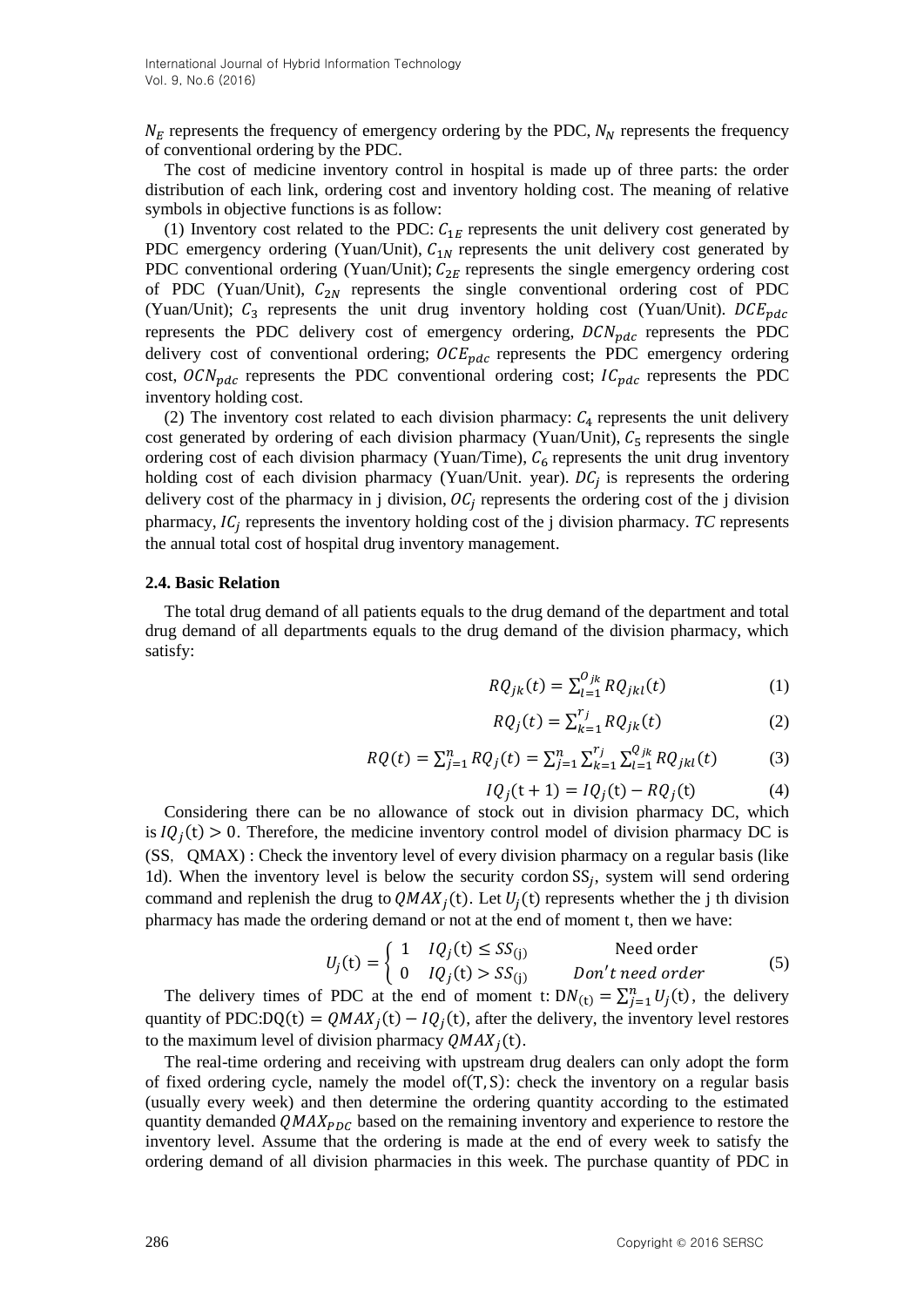week  $\alpha$ : PQ( $\alpha$ ) =  $S_{PDC} - IQ_{PDC}(\alpha)$ . After receiving the ordering demand of hospital PDC, the replenishment of PDC center is jointly carried out by m drug suppliers. Assuming that  $DS_i(\alpha)$  represents the PDC replenishment quantity of the i th supplier at the end of week, to prevent the stock out, we have the requirement:

$$
\sum_{i=1}^{m} DS_i(\alpha) \ge PQ(\alpha) \tag{6}
$$

#### **2.5. System Target**

The target of inventory control model is: no allowance of stock out and achieve the minimization of total average inventory quantity and total cost in medicine inventory control system. The hospital PDC center inventory cost includes three parts:

1) total ordering delivery cost:  $DC_{pdc} = DCE_{pdc} + DCN_{pdc} = C_{1E} * \sum_{t=1}^{365} EOQ_{PDC}(t) +$  $C_{1N} * \sum_{t=1}^{365} NOQ_{PDC}(t);$ 

2) total ordering cost:  $OC_{\text{pdc}} = OCE_{\text{pdc}} + OCN_{\text{pdc}} = C_{2E} * N_E + C_{2N} * N_N$ ;

3) total inventory holding cost:  $IC_{\text{pdc}} = C_3 * \overline{IQ_{\text{pdc}}(t)}$ 

The j th division pharmacy inventory cost includes three parts:

1) delivery cost:  $DC_j = C_4 \times \sum_{t=1}^{365} OQ_j(t)$ ;

2) ordering cost:  $OC_j = C_5 \times \sum_{j=1}^{n} \sum_{t=1}^{365} U_j(t)$ ;

3) inventory holding cost:  $IC_i = C_6 \times \overline{IQ_1(t)}$ .

The annual total cost of hospital medicine inventory control is as follow:

$$
TC = DC_{\text{pdc}} + OC_{\text{pdc}} + IC_{\text{pdc}} + \sum_{j=1}^{n} (DC_j + OC_j + IC_j)
$$
 (7)

## **3. Problem Solving**

In the target function of above-mentioned model, the drug demand of every patient  $RQ_{ik}$  (t) is random fluctuation function bearing the characteristics of periodic change and the multiple random superposition leads to the great uncertainty of demand. It is very difficult to find the solution using analytical method. Moreover, we must make assumption about real data on a large scale, and thus the result we get will undoubtedly far apart from real situation. To solve this problem efficiently, we can adopt simulation optimization design method, which is much easier to implement. This paper adopts the discrete simulation software ARENA13.5 to establish simulation mathematical modeling of the medicine inventory control of hospital pharmacy, conducts multiple repeated tests, finds the drug demand distribution function and applies the particle swarm optimization, namely the PSO method to conduct optimization.

Basic principle of PSO method: in the N-dimensional space, the population  $X =$ is composed by n particles, among which  $\{x_1, x_2, x_i,$  $x_i =$  ${x_{i1}, x_{i2}, x_{ij}, \cdots, x_{in}}^T$  represents the position of particle,  $V_i = {V_{i1}, V_{i2}, V_{ij}, \cdots, V_{in}}^T$  represents the speed of particle,  $P_i = \{P_{i1}, P_{i2}, P_{ij}, \cdots, P_{in}\}^T$  represents the individual extremes of particle and  $P_g = \{P_{g1}, P_{g2}, P_{gi}, \cdots, P_{gn}\}^T$  represents the global extremes. According to the PSO optimization principle, the formula is as follow:

$$
V_i(t+1) = \omega * V_i(t) + c_1 * r_1 * [P_i(t) - X_i(t)] + c_2 * r_2 * [P_m(t) - X_i(t)] \tag{8}
$$
  

$$
X_i(t+1) = X_i(t) + V_i(t+1) \tag{9}
$$

 $V_i(t)$  represents the speed of particle i at t moment,  $\omega$  represents the weighted value of inertia,  $X_i(t)$  represents the position of particle *i* at t moment,  $r_1 \in (0,1)$ ,  $r_2 \in (0,1)$ . Both of which are mutually independent random parameters. In this paper,  $c_1 = c_2 = 2$ .

The optimization procedures are:

1) Determine the scale of particle swarm N and then conduct initialization;

2) Determine the adaptive value of each particle,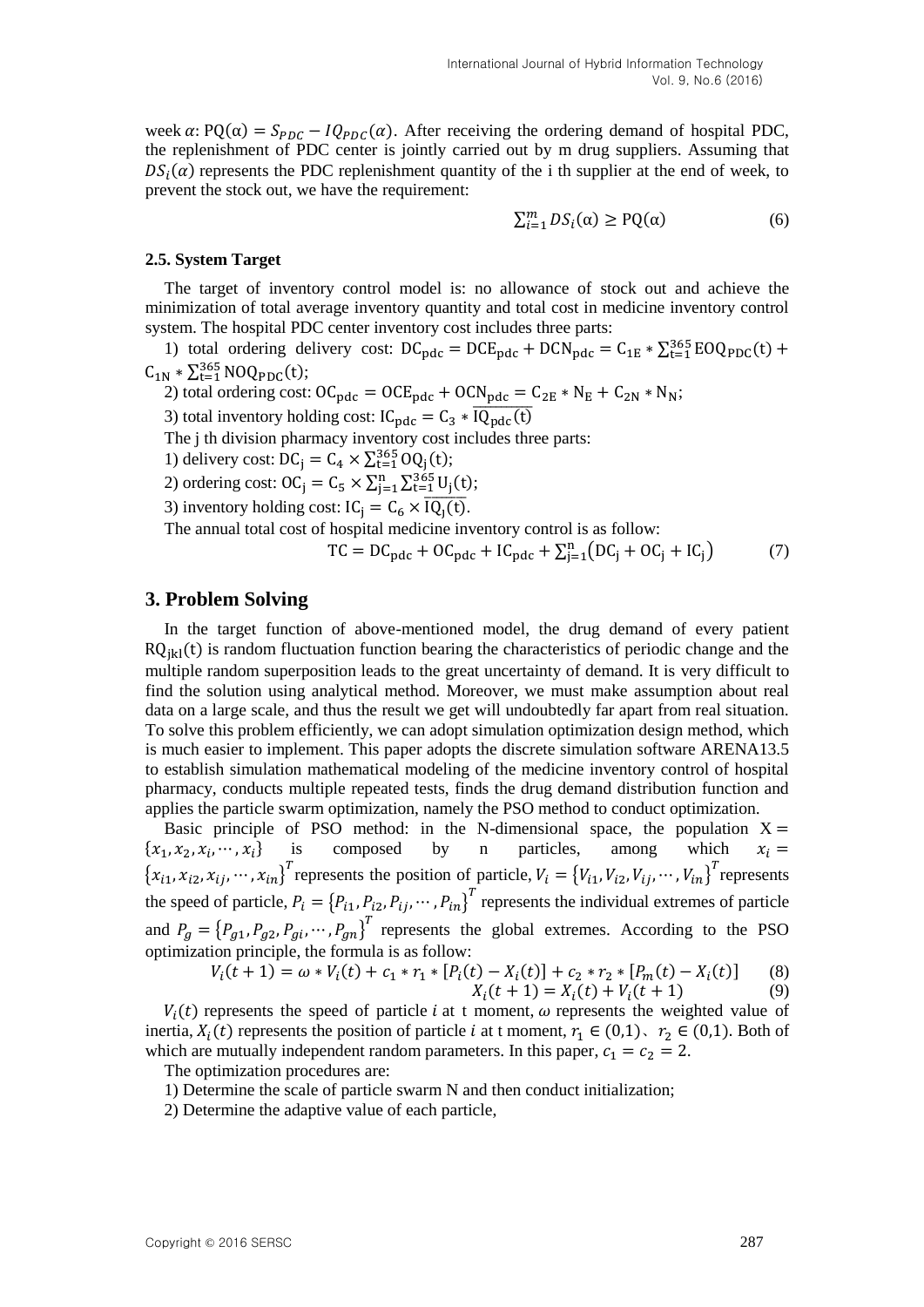3) Compare the adaptive value of each particle with the optimal value of adaptive value in the previous step: if it is superior to the previous step, then regard it as the local optimum at present; if it is inferior to the previous step, then retain the original local optimum;

4) Compare the adaptive value of each particle with the global optimum of all particles: if it is superior to the previous step, then regard it as the global optimum at present; if it is inferior to the previous step, then retain the original global optimum;

5) Update the position and speed of the particle based on formula (9) and (10);

6) Judge whether we can obtain the optimum or not based on the terminal conditions set before: if obtain, stop the iteration and output results; if not, return to the second procedure and repeat the iteration.

# **4. Analysis of Examples**

### **4.1. Original Data Acquisition and Processing**

To further know about the main bottleneck of the medicine inventory control in hospital, this paper conducts observation in the Second Xiangya Hospital, Central South University through the form of granting questionnaires, observation statistics and interview investigation. The researchers issued 239 questionnaires, 227 questionnaires, 211 valid questionnaires, and the requirements of the questionnaires were collected. The existing medicine inventory model in hospital is shown in Figure 2.



#### **Figure 2. Existing Medicine Inventory Operation Model of the Second Xiangya Hospital**

The common drugs in the the Second Xiangya Hospital include 12 major categories of more than 1500 kinds and the purchase and selling frequency and number is different from one another. The related data distribution function is shown in Table 1, the related cost data is shown in Table 2 and the constraint on storage capacity is shown in Table 3.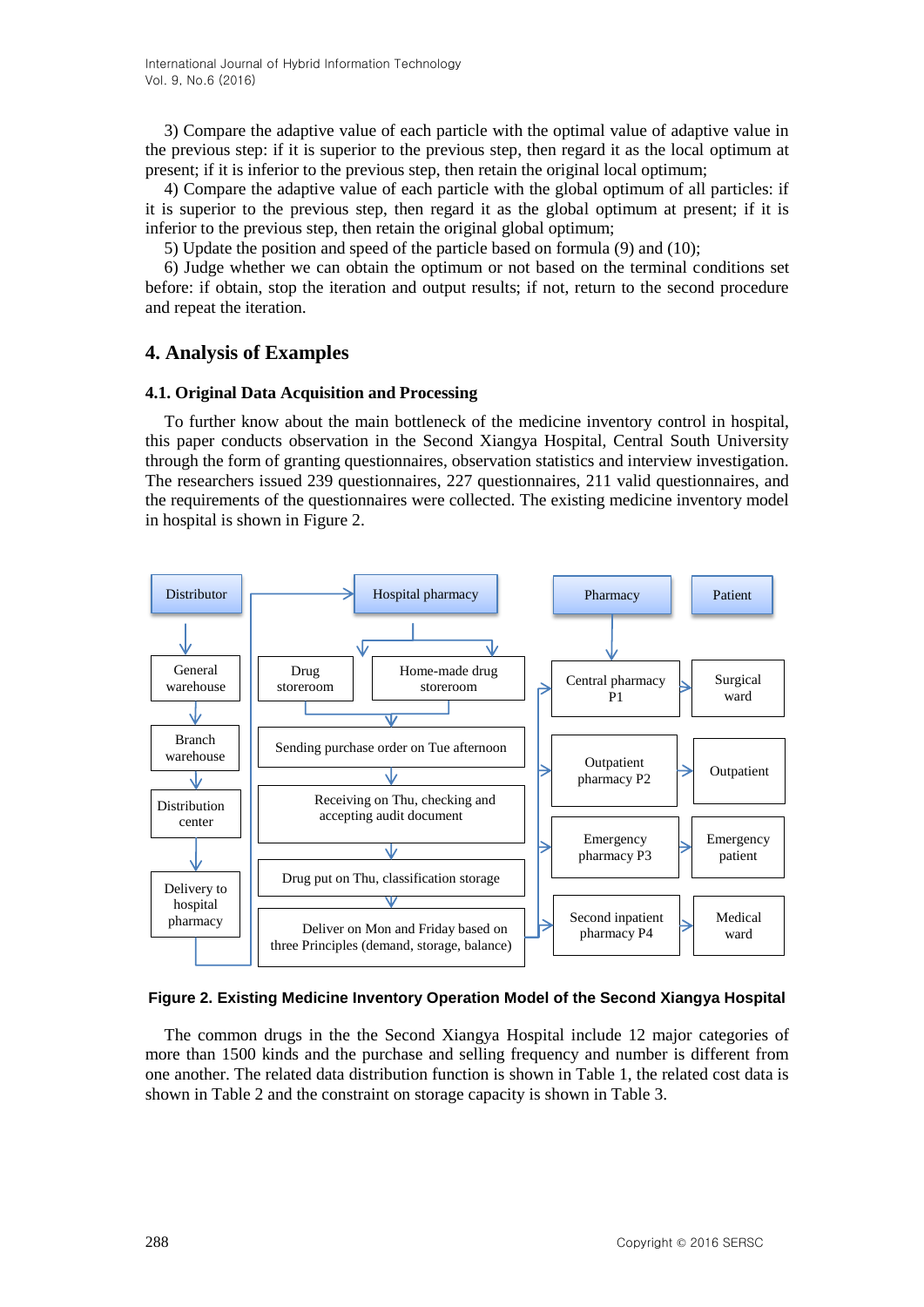| $S_i$                        | <b>PDC</b>   | $DC_i$          | $W_{ik}$ | Demand distribution                                                                                                                                                         |  |  |  |  |
|------------------------------|--------------|-----------------|----------|-----------------------------------------------------------------------------------------------------------------------------------------------------------------------------|--|--|--|--|
|                              | (T,<br>$Q$ ) | DC <sub>1</sub> |          | $P_{111} \sim$ PIOS(20), 8p/d; $P_{112} \sim$ PIOS(102), 9p/d;                                                                                                              |  |  |  |  |
|                              |              |                 | $W_{11}$ | $P_{113} \sim EXPO(8)$ ,21p/d; $P_{114} \sim NORM(160,38)$ ,16p/d;                                                                                                          |  |  |  |  |
|                              |              |                 | $W_{12}$ | $P_{121} \sim NORM(50,3.2), 7p/d; P_{122} \sim EXPO(34), 24p/d$                                                                                                             |  |  |  |  |
|                              |              |                 | $W_{13}$ | $P_{131} \sim$ PIOS(18), 11p/d; $P_{132} \sim$ BETA(42,11),17p/d;                                                                                                           |  |  |  |  |
|                              |              |                 |          | $P_{133} \sim EXPO(43),8p/d; P_{134} \sim NORM(23,1.8),16p/d;$                                                                                                              |  |  |  |  |
|                              |              |                 | $W_{14}$ | $P_{141} \sim$ PIOS(145), 28p/d; $P_{142} \sim$ EXPO(28),6p/d;                                                                                                              |  |  |  |  |
|                              |              |                 | $W_{15}$ | $P_{151} \sim$ PIOS(32), 9p/d; $P_{152} \sim$ BETA(37,6),23p/d;                                                                                                             |  |  |  |  |
|                              |              |                 | $W_{16}$ | $P_{161} \sim EXPO(34)$ ,42p/d; $P_{162} \sim NORM(45,2.9)$ ,21p/d;                                                                                                         |  |  |  |  |
| $S_1 - S_{10}$<br>m<br>$=10$ |              |                 | $W_{17}$ | $P_{171} \sim$ PIOS(28), 15p/d; $P_{172} \sim$ BETA(32,6), 13p/<br>d; $P_{173} \sim EXPO(41)$ , 4p/d;                                                                       |  |  |  |  |
|                              |              |                 | $W_{18}$ | $P_{181} \sim NORM(55,4), 43p/d;$                                                                                                                                           |  |  |  |  |
|                              |              |                 | $W_{19}$ | $P_{191} \sim$ PIOS(45), 8p/d; $P_{192} \sim$ BETA(42,11), 7p/<br>d; $P_{193} \sim$ PIOS(18), 11p/d;                                                                        |  |  |  |  |
|                              |              | DC <sub>2</sub> | $W_{21}$ | $P_{211} \sim PIOS(18), 11p/d; P_{132} \sim NORM(35, 1.7)23p/d;$                                                                                                            |  |  |  |  |
|                              |              |                 | $W_{22}$ | $P_{221} \sim NORM(45,13),26p/d;$                                                                                                                                           |  |  |  |  |
|                              |              | DC <sub>3</sub> | $W_{31}$ | $P_{311}$ ~NORM(51,7.2),37p/d; $P_{312}$ ~NORM(42,6.8),5p/d                                                                                                                 |  |  |  |  |
|                              |              |                 | $W_{32}$ | $P_{321} \sim$ PIOS(48), 9p/d; $P_{322} \sim$ NORM(45,2.9),28p/d;                                                                                                           |  |  |  |  |
|                              |              |                 | $W_{33}$ | P <sub>331</sub> ~NORM(32,1.9),52p/d; P <sub>332</sub> ~PIOS(18), 13p/d                                                                                                     |  |  |  |  |
|                              |              |                 | $W_{34}$ | $P_{341} \sim$ PIOS(33), 9p/<br>d;P <sub>342</sub> ~PIOS(45),22p/d; P <sub>343</sub> ~BETA(35,6),17p/d;                                                                     |  |  |  |  |
|                              |              |                 | $W_{35}$ | $P_{351} \sim$ PIOS(23), 6p/d; $P_{352} \sim$ BETA(42,11), 5p/<br>d; $P_{353} \sim NORM(45,3),9p/d;$                                                                        |  |  |  |  |
|                              |              |                 | $W_{36}$ | $P_{361} \sim NORM(45,2.9), 21p/d; P_{362} \sim POIS(38), 23p/d;$                                                                                                           |  |  |  |  |
|                              |              | DC <sub>4</sub> | $W_{41}$ | $P_{411} \sim EXPO(23)$ ,7p/d; $P_{412} \sim NORM(53,5)$ ,9p/d; $P_{413} \sim EXPO(35)$ ,8p/<br>d; P <sub>414</sub> ~NORM(37,1.5),21p/d; P <sub>415</sub> ~BETA(34,8),12p/d |  |  |  |  |

## **Table 1 Demand Data of Hospital Medicine Multi-level Inventory**

#### **Table 2. Related Cost Data of Hospital Medicine Multi-level Inventory Control**

| 0.450          | $\mathbf{u}$<br>ΊE | U1 N | $\mathbf{v}_{2\mathrm{E}}$ | $\mathsf{u}_{2\text{N}}$ | ູ   | ◡◢     |    | ີ |
|----------------|--------------------|------|----------------------------|--------------------------|-----|--------|----|---|
| Cost parameter |                    |      | --                         |                          | ◡.◡ | -<br>— | ∠∪ |   |

## **Table 3. Constraint Data of Hospital Medicine Multi-level Storage Capacity**

| <sup>7</sup> ariable | <b>DMAX</b> | <b>OMAX</b> | )MAX。 | OMAX. | <u> QMAX<sub>PDC</sub></u> |
|----------------------|-------------|-------------|-------|-------|----------------------------|
| Constraint           | 00000       | 30000       | 20000 | 30000 | 500000                     |

## **4.2. Establishing Simulation Model**

This paper analyzes every element in the medicine inventory system and builds different function bodies; sets different variable function formulas according to the variable statistical rule, like drug inventory, delivery times, delivery quantity; sets service resource quantity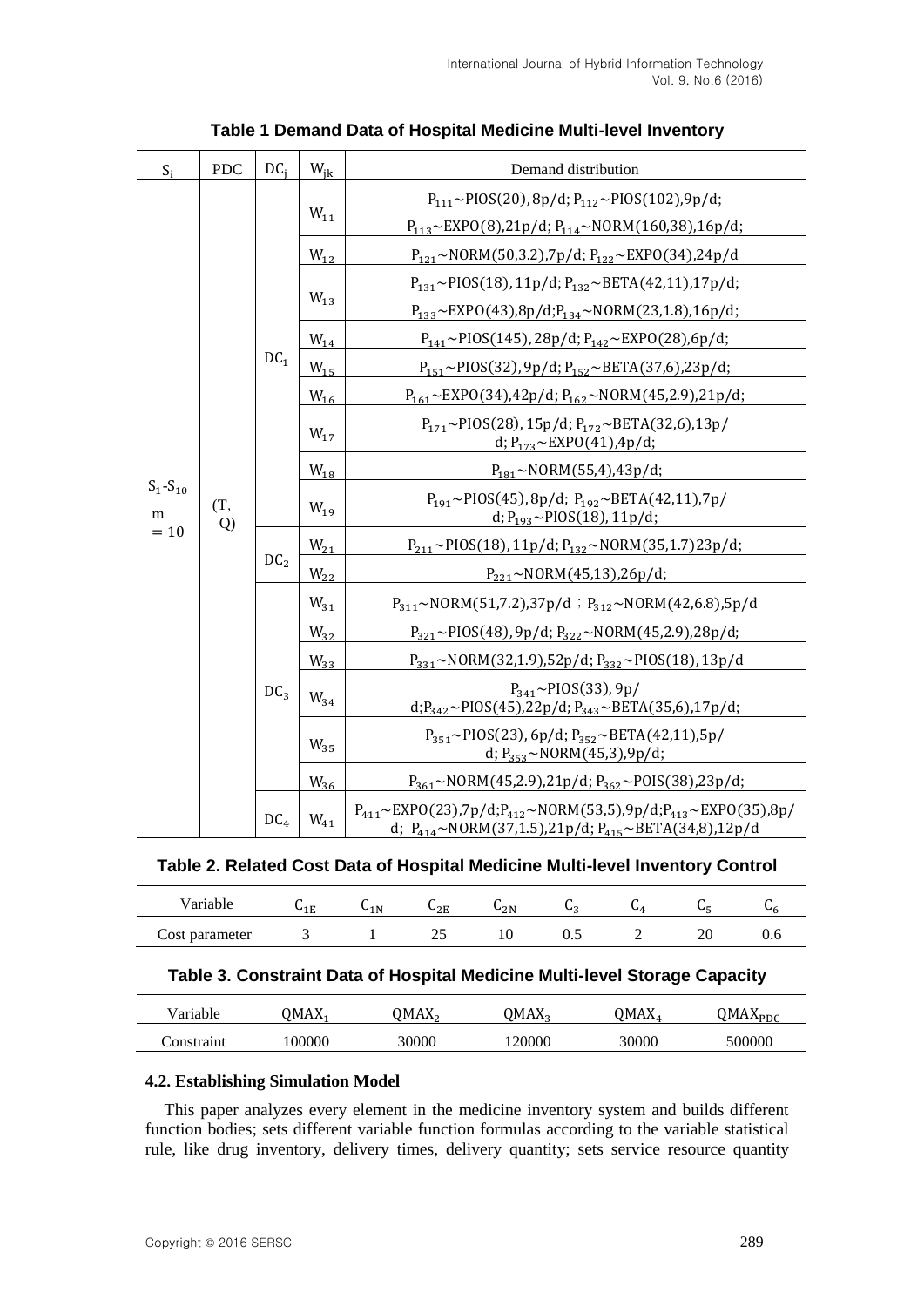based on the service capability of every node in the process. The simulation model built is shown in Figure 2.

#### **4.3. Simulation Experiment and the Analysis of its Result**

The simulation experiment of the simulation model in Figure2 is conducted on the platform of Intel Core i5and 4G memory. The single simulation unit time length is 365 days and the experiment is repeatedly conducted 20 times to calculate related results. Moreover, PSO method is adopted to carry out the optimization addressing calculation. It takes about 1 hour to conduct the simulation experiment, basically satisfying the actual demand. The optimization result is shown in Table 4.

| Variable      | Value         | Actual<br>value | Cost variable        | Numerical value | COST      |
|---------------|---------------|-----------------|----------------------|-----------------|-----------|
| $QMAX_1$      | $2.23$ RQ1    | 33789.63        | EOQPDC               | 771.83          | 2315.48   |
| $QMAX_2$      | 2.31RQ2       | 5058.59         | <b>ENQPDC</b>        | 27504.45        | 27504.45  |
| $QMAX_3$      | 2.16RQ3       | 20264.62        | <b>NOE</b>           | 241.00          | 6025.00   |
| $QMAX_4$      | 2.19RQ4       | 3664.26         | <b>NON</b>           | 50.00           | 500.00    |
| $QMAX_{PDC}$  | 4.34RQP<br>DC | 129490.83       | <b>IQPDC</b>         | 79504.27        | 39752.14  |
| SSQ1          | 1.14RQ1       | 17273.62        | $OQ_i$               | 28282.20        | 56564.39  |
| SSQ2          | 1.15RQ2       | 2518.35         | $NOQ_i$              | 942.00          | 18840.00  |
| SSQ3          | 1.18RO3       | 11070.49        | $\overline{IQDC}$    | 53875.69        | 32325.42  |
| SSQ4          | 1.15RQ4       | 1924.15         |                      |                 |           |
| <b>SSQPDC</b> | 2.22RQP<br>DC | 63041.59        | Total Cost of a year |                 | 183826.88 |

### **Table 4. Satisfactory Solution Acquired by PSO Optimization**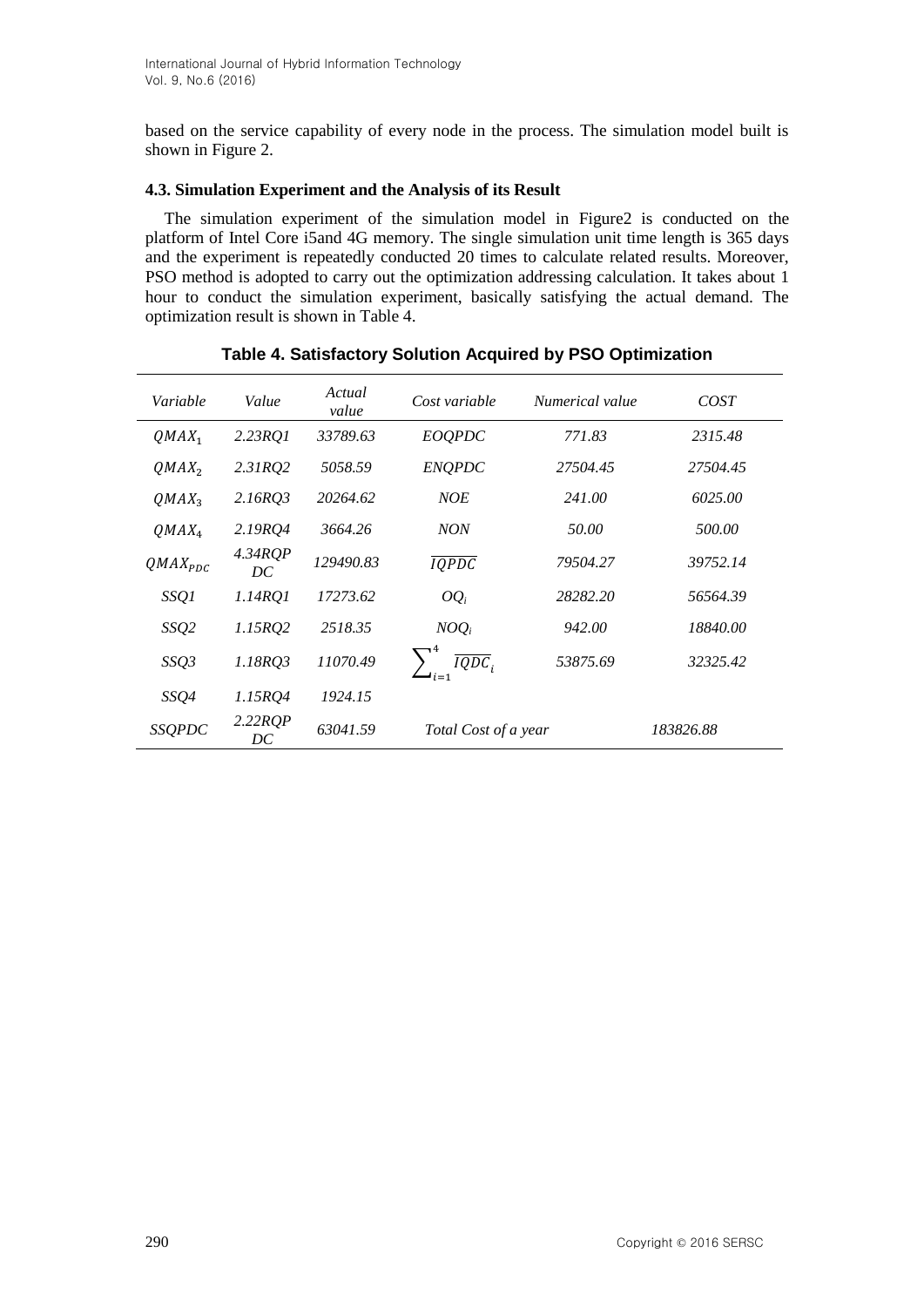

**Figure 2. Simulation Model of Hospital Pharmacy Inventory in the Second Xiangya Hospital, Central South University**

## **5. Research Conclusion**

To solve the problem of large stock amount and high occupation of funds existing in the medicine inventory control in hospital, this paper finds the optimization solution by adopting Arena modeling and PSO method and obtains satisfaction solution for many times. The result of simulation experiment indicates that Arena modeling can significantly reduce the modeling difficulty of complicated discrete problems and the PSO optimization solution method bears the characteristics of fast convergence. The combination of two can efficiently solve the problem of multi-level inventory control. Considering the generality of model assumption, the result of this research can be applied solve the problem of multi-level inventory control in other fields.

In the future, the hospital medicine inventory management can be optimized from the demand of randomness, inventory capacity constraints, and other aspects of the emergency demand to change the assumptions, to achieve more realistic simulation and optimization. In the era of personalized medicine, the researchers need to consider the demand and supply of medicine in the hospital two-way dynamic adaptive configuration, in order to achieve the perfect match between medicine inventory management and real demand.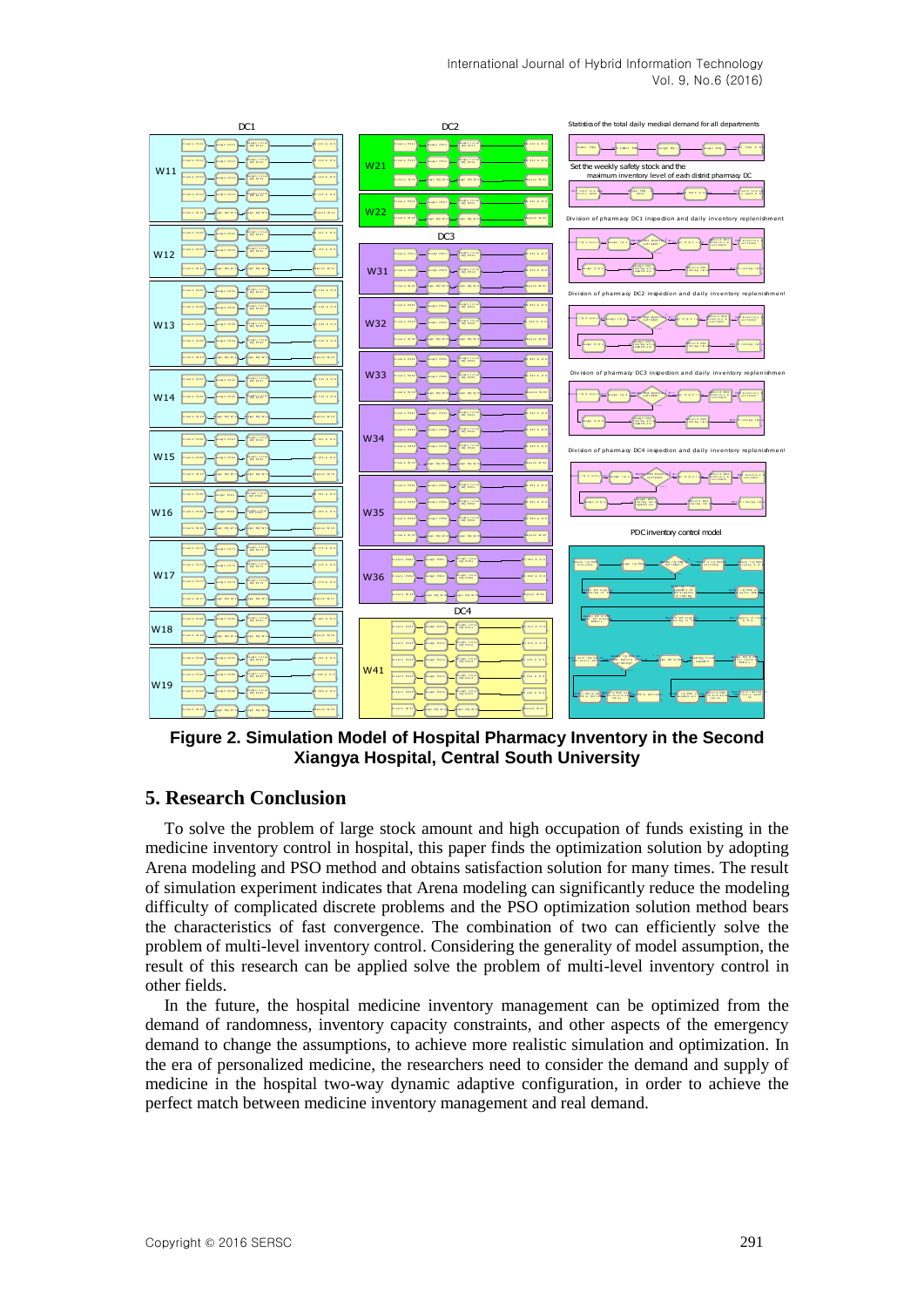## **Acknowledgements**

Project supported by the following program: Major Program of the National Natural Science Foundation of China (Grant No. 71390333), the State Key Program of National Natural Science of China (Grant No. 71531004), Jiangsu Province Social Science Foundation of China (Grant No. 13GLA001) , Hunan Province Philosophy and Social Science Foundation of China (Grant No. 15YBA238).

## **References**

- [1] H. Behret and A. Korugan, "Performance analysis of a hybrid system under quality impact of returns", Computers & Industrial Engineering, vol.2,no.56, **(2009)**.
- [2] J. P.C. Kleijnen and W. V. Beers, "Inneke van Nieuwenhuyse, Constrained optimization in expensive simulation: Novel approach", European Journal of Operational Research, vol. 1, no.202, **(2010)**.
- [3] R. Becerril-Arreola, M. Leng and M. Parlar, "Online retailers' promotional pricing, free-shipping threshold, and inventory decisions: A simulation-based analysis", European Journal of Operational Research, vol. 16, no.230, **(2013)**
- [4] W. Y. Yun, Y.M. Lee and Y. S. Choi, "Optimal inventory control of empty containers in inland transportation system", International Journal of Production Economics, vol. 1, no.233, **(2011)**.
- [5] H.Zolfagharinia, M. Hafezi, R. Z.Farahani and B. Fahimnia, "A hybrid two-stock inventory control model for a reverse supply chain", Transportation Research Part E: Logistics and Transportation Review, vol. 2, no.67, **(2014)**.
- [6] A. Millet-Girard, H. Lepont, F. Girard, D. Cancel and F. Carreau, "Traitements médicamenteux personnels des patients hospitalisés: mise en place et première évaluation d'une procedure", Le Pharmacien Hospitalier, .vol. 41, no.166, **(2006)**.
- [7] K. Hämeen-Anttila, S. Luhtanen, M. Airaksinen and M. Pohjanoksa-Mäntylä, "Developing a national medicines information strategy in Finland—A stakeholders' perspective on the strengths, challenges and opportunities in medicines information", Health Policy, vol. 2, no.111, **(2013)**.
- [8] J. Mercant, "Aportación a la historia de la farmacoterapia urológica", Actas Urológicas Españolas, vol. 2, no.35, **(2011)**.
- [9] D. Kumar and D. Kumar, "Modelling Rural Healthcare Supply Chain in India using System Dynamics", Procedia Engineering, vol. 2, no. 97, **(2014)**.
- [10] S. Kibar, H. E. Yıldız, S. Ay, D. Evcik and E.S. Ergin, "New Approach in Fibromyalgia Exercise Program: A Preliminary Study Regarding the Effectiveness of Balance Training", Archives of Physical Medicine and Rehabilitation, vol. 9, no.96, **(2015)**.
- [11] R. Uthayakumar and S. Priyan, "Pharmaceutical supply chain and inventory management strategies: Optimization for a pharmaceutical company and a hospital", Operations Research for Health Care, vol. 2, no.3, **(2013)**.
- [12] S. Sodano and G. Richard, "Construct validity of the medical specialty preference inventory: A critical analysis", Journal of Vocational Behavior, vol. 1, no.74, **(2009)**.
- [13] E. E. Ozguven and K. Ozbay, "An RFID-based inventory management framework for emergency relief operations", Transportation Research Part C: Emerging Technologies, vol. 2, no. 57, **(2015)**.
- [14] S. Anastasiadou and S. Douma, "A Structural Equation Model of Factors Affecting Medicine Profession Burnout", Procedia - Social and Behavioral Sciences, vol. 23, no.159, **(2014)**.
- [15] S. Saedi, O. E. Kundakcioglu and A. Henry, "Mitigating the impact of drug shortages for a healthcare facility: An inventory management approach", European Journal of Operational Research, vol. 21, no.56, **(2015)**.
- [16] A. Madadi, M. E. Kurz and J. Ashayeri, "Multi-level inventory management decisions with transportation cost consideration", Transportation Research Part E: Logistics and Transportation Review, vol. 5, no.46, **(2010)**.

## **Authors**



**ZHOU Min**, He worked as a post-doctoral research fellow at Southeast University. He is an assistant professor at Hunan University of Commerce. He received the Ph.D. in Logistics Engineering from Central South University in 2013. His research interests concern the System optimization. In particular, he has focused on medical inventory control, rational allocation of medical resources. He has published several papers in international journals and conference proceedings.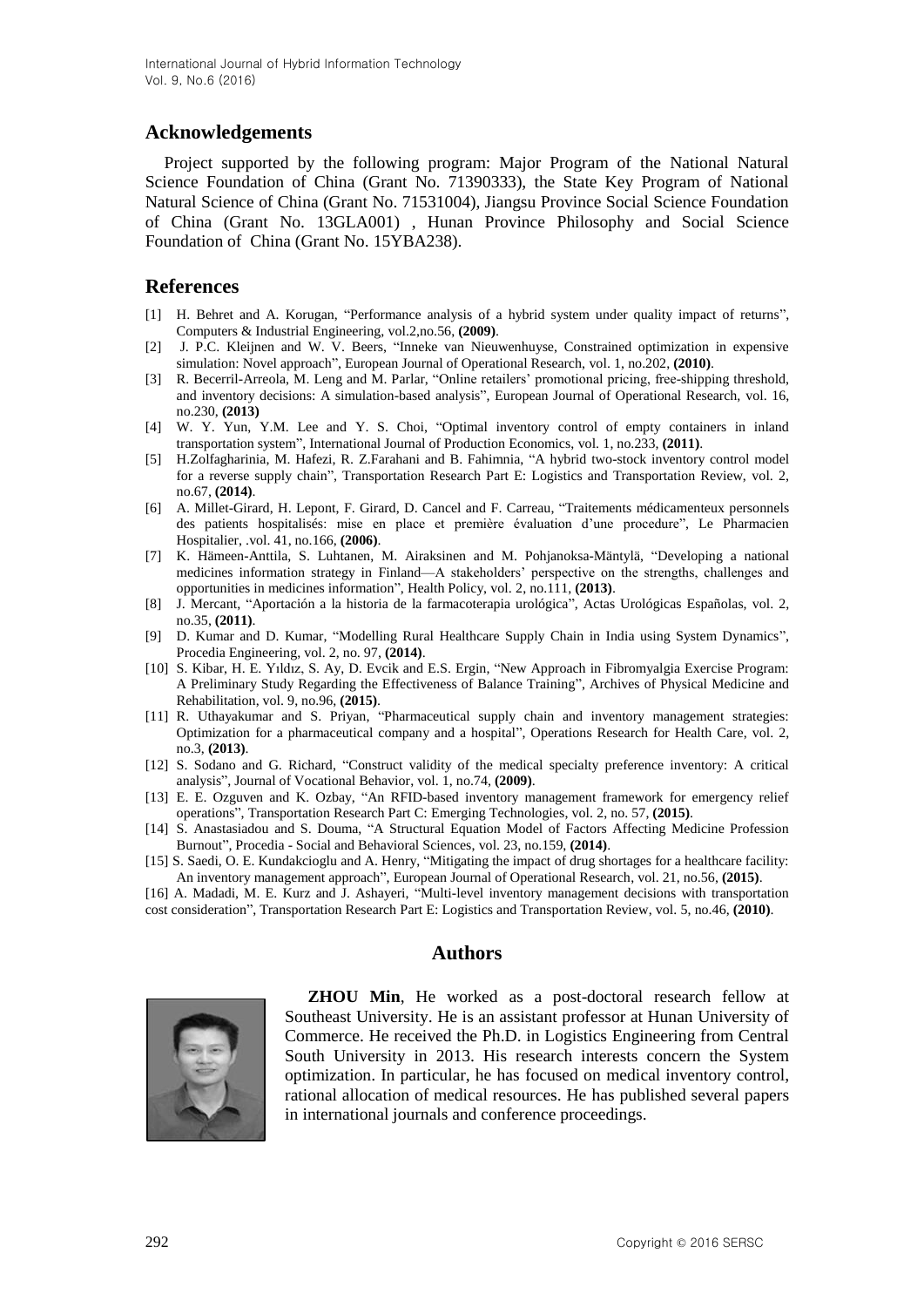

**ZHAO Lindu**, He is a professor in School of Economics and Management, Southeast University. He chairs the Economics and Management since 2013. He received his Ph.D. in 1997 from the Southeast University. From 1999, he held assistant and professor positions in the School of Economics and Management at Southeast University. He is an associate editor of International Journal of Biomedical Soft Computing and Human Sciences(2008-), International Journal of Innovative Computing & Information Control (IJICIC)(2009-), Innovative Computing Information and Control--Express Letters(2007-), Asia Pacific Journal of Finance and Banking Research(2013-). His research interests concern the supply chain and logistics management.